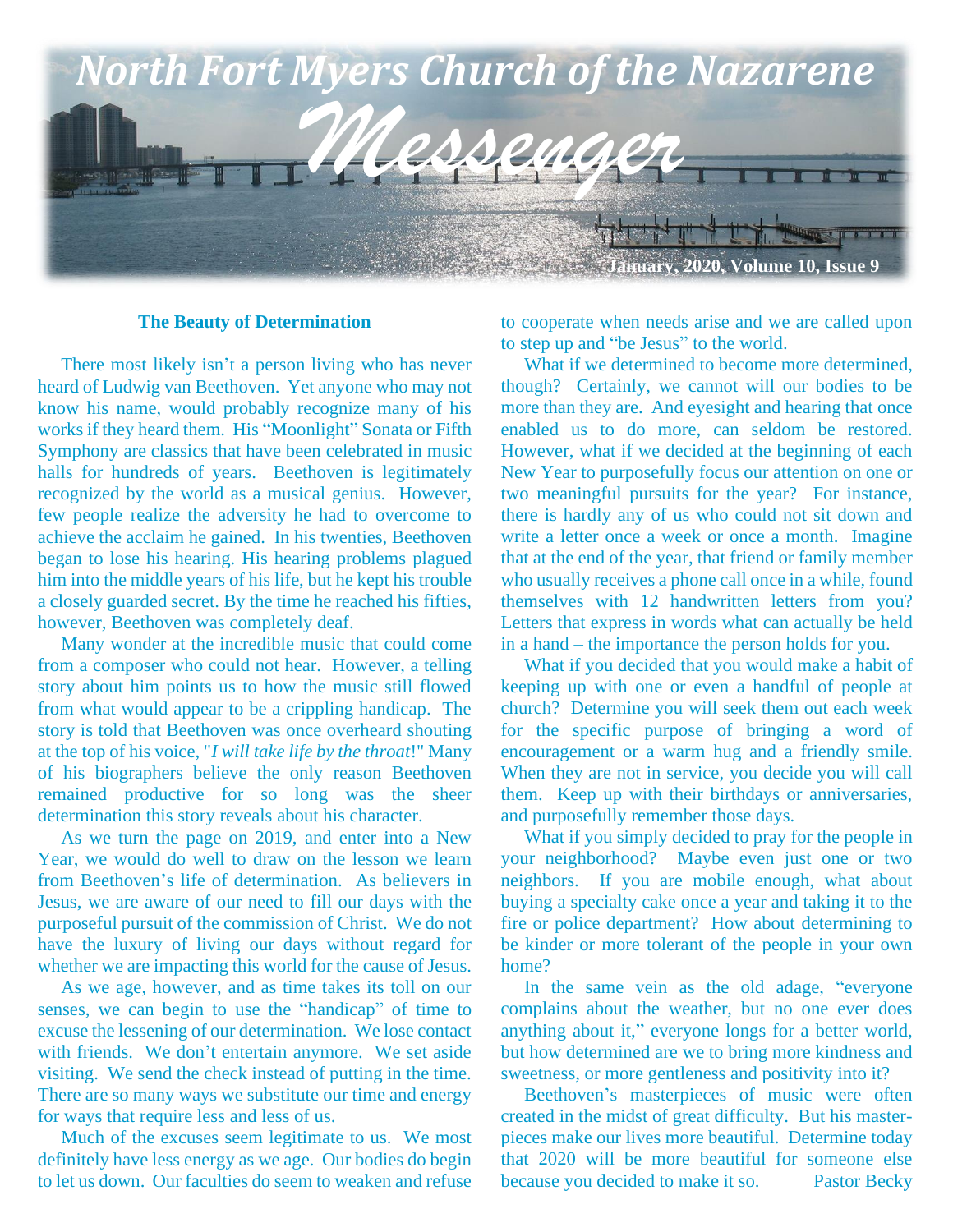## **Calendar**

- **5 – The Kragen's in Concert**
- **8 – Food Distribution**
- **9 – Church Board Meeting**
- **18 – All Church Picnic at Delnor Wiggins**
- **19 – Burchfield Brothers in Concert Franklin Graham Decision America Tour**







# **Birthdays & Anniversaries**

- **1 – Devon Kiser**
- **2 – Wanda VandeLinde**
- **3 – Carl Baxter**
- **7 – Betty Predko**
- **19 – Grace Bolling**
- **20 – Laurel & Dorothy Chapman**
	- **Susi Friedman**
- **23 – Dan & Diane Bowker**
- **26 – Dave Peck**
- **27 – Jerry Pickett**



Phoebe Barr Tom Blakeman Ida Chaplow Patrick Lindsey Laurel Chapman Judi Predko's family Lori Fillmore Betty Betty Betty Betty Predict Betty Predict Betty Predict Betty Predict Betty Predict Betty Predict Betty Predict Betty Predict Betty Predict Betty Predict Betty Predict Betty Predict Betty Predict Betty Pr Sheryl Colie & Family Orion Predko Ardyth Eldridge Marlene Ryan Mark & Kim Barr Louis Perez Kenny & Gail Goodman Phyllis Obney Children & Teen Depts. Eileen Jennings A Youth Pastor **Unsaved Loved Ones** 

# **Prayer Needs:**

Our missionaries The Nation of Israel Our Church Leaders

| <b>Betty Coolie</b>                     | <b>Ben Bergman</b>                  |
|-----------------------------------------|-------------------------------------|
| Janice O'Lynn                           | <b>Hilda Chaplow</b>                |
| Eileen Massett                          | Mark & Lisa Koch                    |
| <b>Paul Jones</b>                       | <b>Betty Predko</b>                 |
|                                         | Dorothy Chapman Paul & Grace Boling |
| <b>Joseph Groves</b>                    | <b>Lorraine Jungles</b>             |
| <b>Cody Church</b>                      | <b>Dave Peck</b>                    |
| <b>Regina Williams</b> Allice Daugherty |                                     |
| <b>Kitty Baxter</b>                     | <b>Family of Lorraine Skinner</b>   |
| Franklin Graham Tour                    |                                     |
| Jur Church Loadors                      |                                     |

we need volunteers to help with the distribution of food on Wednesday, January 8, from 4:00 to **a 6:00 PM, to help with a variety of tasks. Please spread the word to anyone you think could benefit from this special outreach and join us as we partner to help those in need. And once again, thank you for being the hands and feet of Jesus in North Fort Myers.**

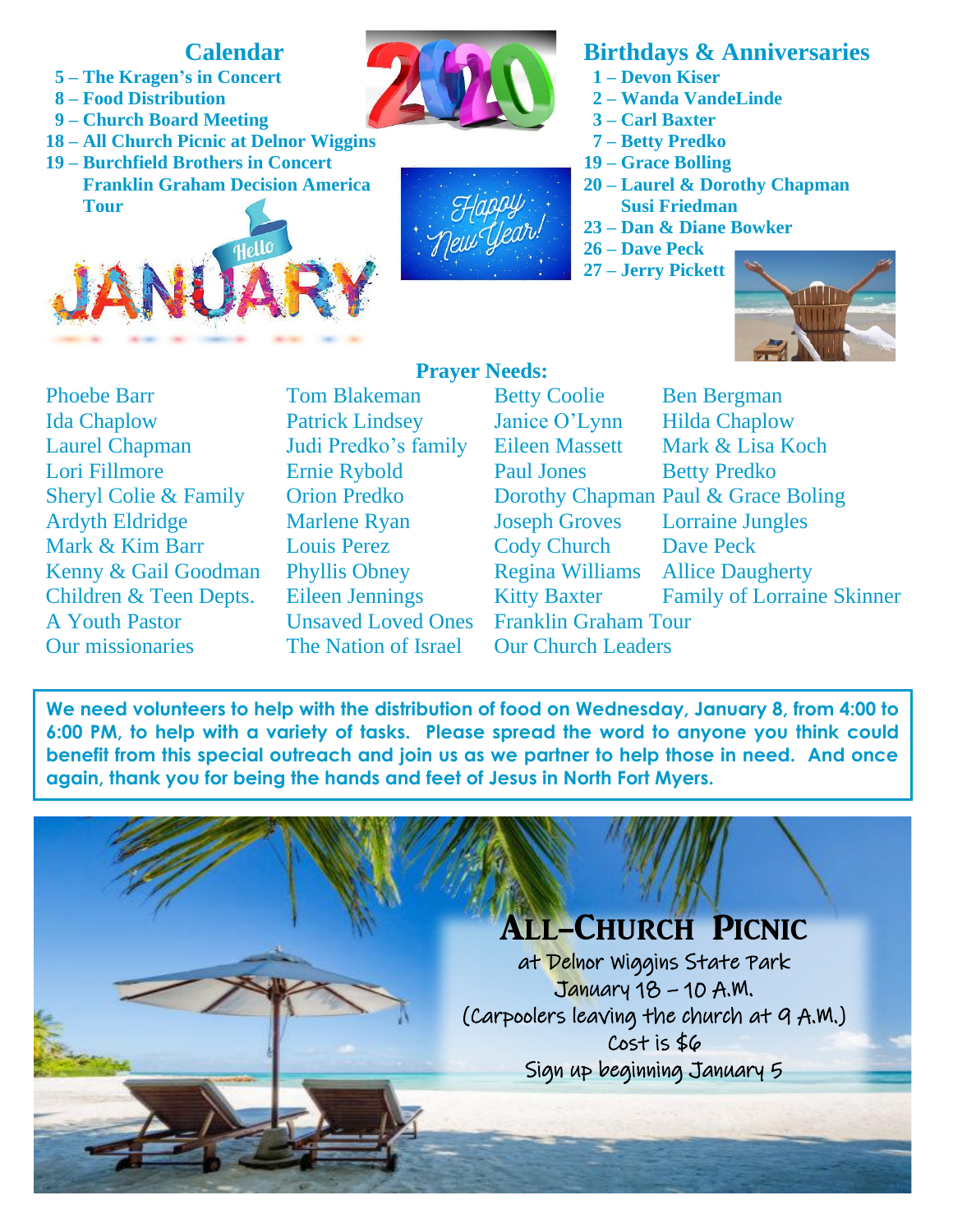

January 5 The Kragen's in Concert



January 19 The Burchfield Brothers in Concert



January 19 4 p.m. Hertz Arena (There will be no PM service at our church that night.)

**Do you want to see our community transformed as our friends and neighbors find true hope in Jesus Christ? Our church is partnering with the Billy Graham organization and hundreds of Florida churches in sponsoring Franklin Graham's Decision America Sunshine State Tour.** 

**From January 11–19, Franklin Graham will embark on a six-city Florida tour. One-night prayer and evangelism events are scheduled to take place in Jacksonville Beach, Plant City, Panama City Beach, Key West, Boca Raton and Fort Myers.**

**Franklin Graham will share the Good News of Jesus Christ at each stop, calling the lost into a life-changing relationship with Christ—and encouraging Christians to boldly live out their faith. He will be joined throughout the tour by singer/songwriter Jeremy Camp.**

**If you're interested in serving with us, there are multiple ways you can take part, however "The most critical thing you can do is pray, pray, pray. The intercession of God's people is crucial if we are to see a return to the Biblical faith of our fathers, the faith that has guided and sustained our country for so long." —Franklin Graham**

**We will be sharing more in the coming days for how you can get involved. In the meantime, pray, pray, pray!**